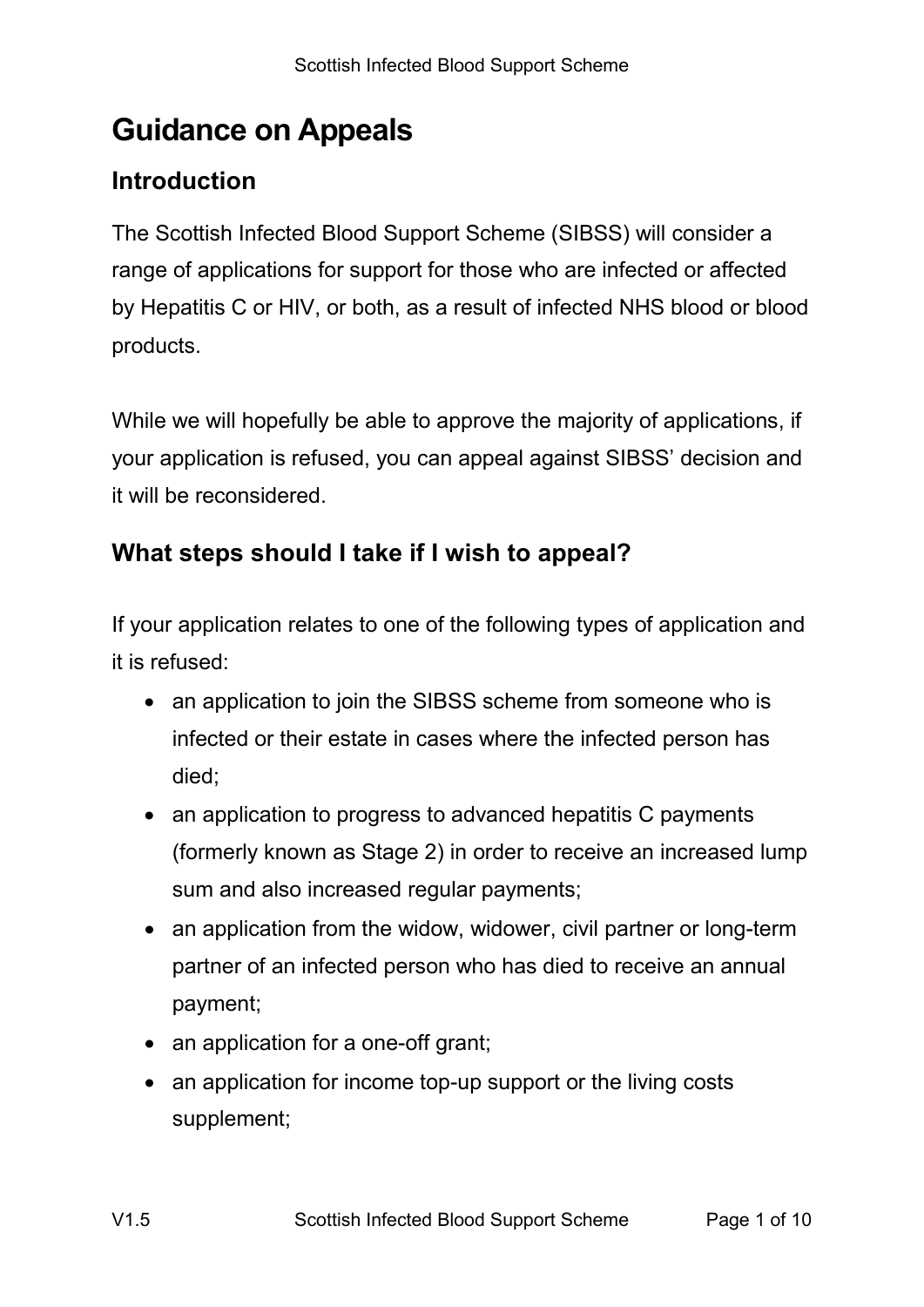then you will receive information about the reasons why your application was refused. If you do not agree with the conclusions reached by SIBSS staff, you can let them know that you wish to appeal against their decision. If you do wish to appeal, you should let them know **within three months** of the date of the letter notifying you that your application had been refused. SIBSS may consider appeals received more than three months after you were notified of their decision, but only where you provide a good reason why you could not let them know earlier.

If you wish to appeal you should provide a letter or email stating why you wish to appeal against SIBSS' decision. In this letter or email you should refer to the reasons your application was rejected and try to:

- give SIBSS more information about those specific points and why you disagree with them;
- if possible, include more evidence that covers these points.

You do not have to provide any additional information, but if there is any additional information or evidence which you feel is relevant to your case, then you should provide it.

## **What will the appeals panel consider?**

Your case will be passed to the appeals panel. While SIBSS will provide secretariat support and arrange for the appeals panel to meet, the panel are completely independent of SIBSS staff and they are impartial – so they do not have any financial or other interest which might bias their opinion in favour of either SIBSS or the applicant.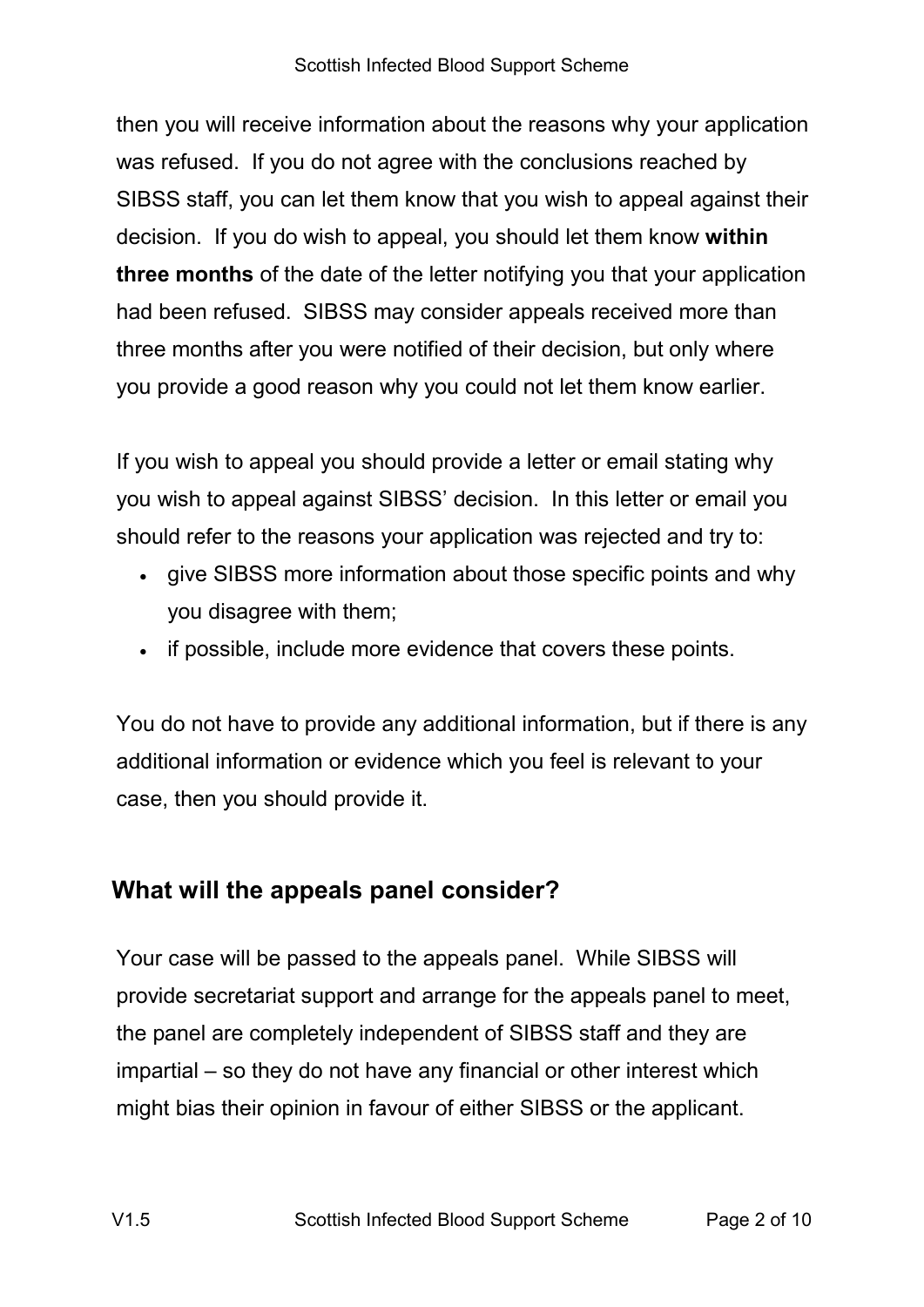The role of the panel is to reach a judgement on whether or not your application meets the criteria set out for the relevant aspect of the Scottish Infected Blood Support Scheme which you are applying for. You may wish to refer to [Scottish Infected Blood Support scheme](https://www.gov.scot/policies/illnesses-and-long-term-conditions/infected-blood/) eligibility criteria, as set out by the Scottish Government (see the 2017 Scheme document, as well as the 'consolidated scheme document' which provides details of changes made since 2017), along with other guidance documents on the website, which explain the eligibility criteria for particular grants. For example, the panel may reconsider whether or not, on the balance of probabilities, your Hepatitis C or HIV infection was caused by infected NHS blood or blood products.

The panel will primarily rely on the information provided in the application form, any supporting statements from clinicians and any additional information you supply at the appeal stage so you need to ensure you provide any information or evidence which may be relevant, rather than expecting SIBSS or the appeal panel to investigate for you. However, if relevant, the panel may also request further background information, such as from the clinician or another medical professional who has been involved in treating you (or the infected person if they have since died) either now or at the time when you/the infected person was thought to have been infected. In some circumstances, they may also seek an independent view from a medical professional to help advise the panel on the latest evidence relating to Hepatitis C or HIV infection impacts.

An appeal will only be considered where it is made on the basis that you feel either: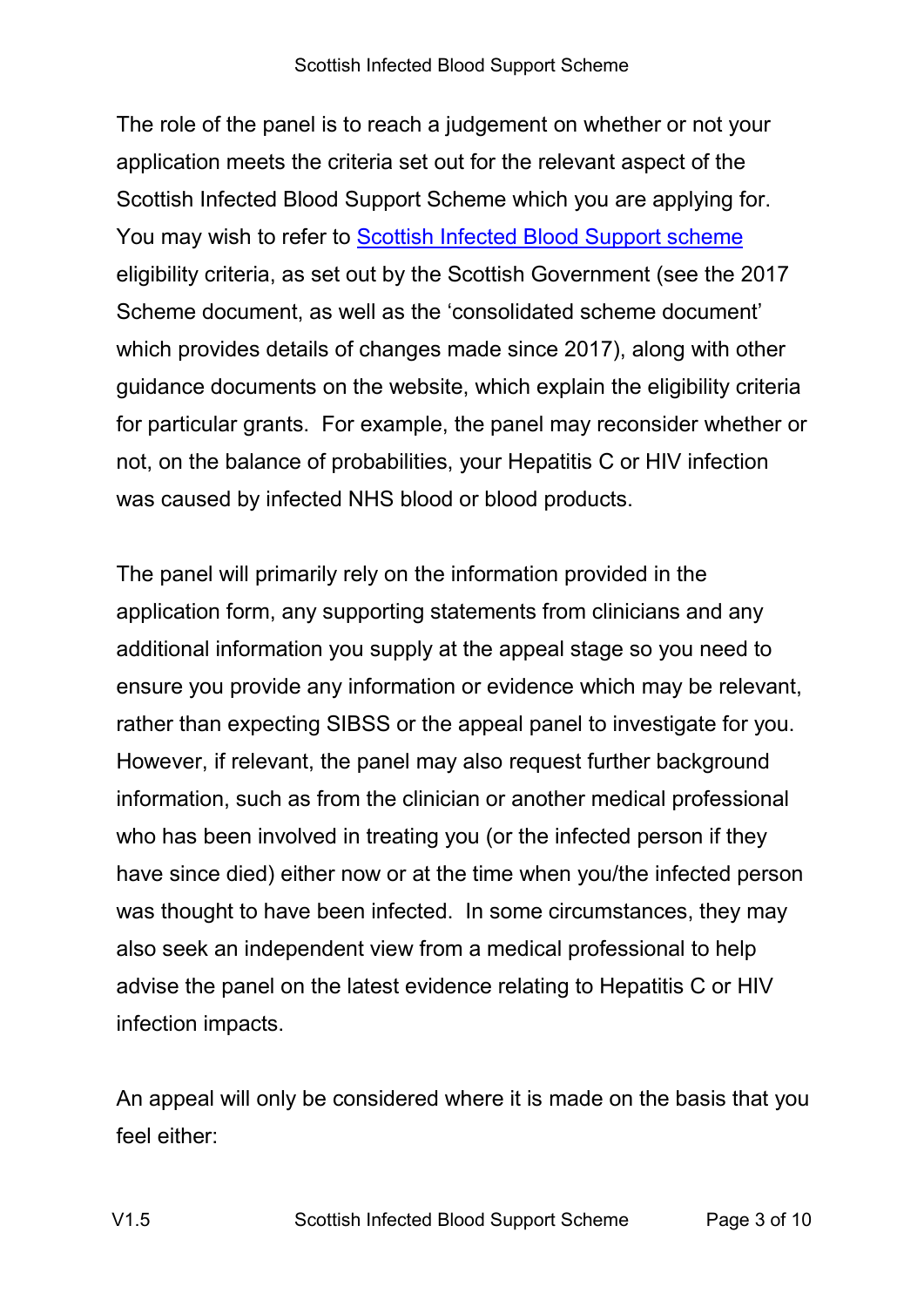- a) that SIBSS has incorrectly reached a view that you a not eligible for a payment in accordance with the scheme eligibility criteria or
- b) that their decision regarding a Support and Assistance grant application is not justified when taking account of the guidance provided on this website.

An appeal would not be considered in cases where you acknowledge that you are not eligible under the current eligibility criteria, but you disagree with those criteria (in such cases, your application could only be reconsidered if the Scottish Government agreed to amend the eligibility criteria). Also, you can only appeal **once** in relation to any individual application to SIBSS, although you can appeal again for example if you have submitted two different applications for different types of payments, which were both refused.

Information about the current appeals panel members is provided in the **Annex**. Each of the members has relevant clinical or other experience to enable them to consider appeals of this type. For each case, three or more of the panel members will be asked to meet to review the evidence and reach a view on whether or not the original decision made by SIBSS was correct.

## **Can I attend the appeals panel?**

You do not have to attend, but if you would like to attend the panel's meeting to provide evidence in person then you can do. Please let SIBSS know if you would like to do this – and, if so, also let them know any particular dates you could not attend and any particular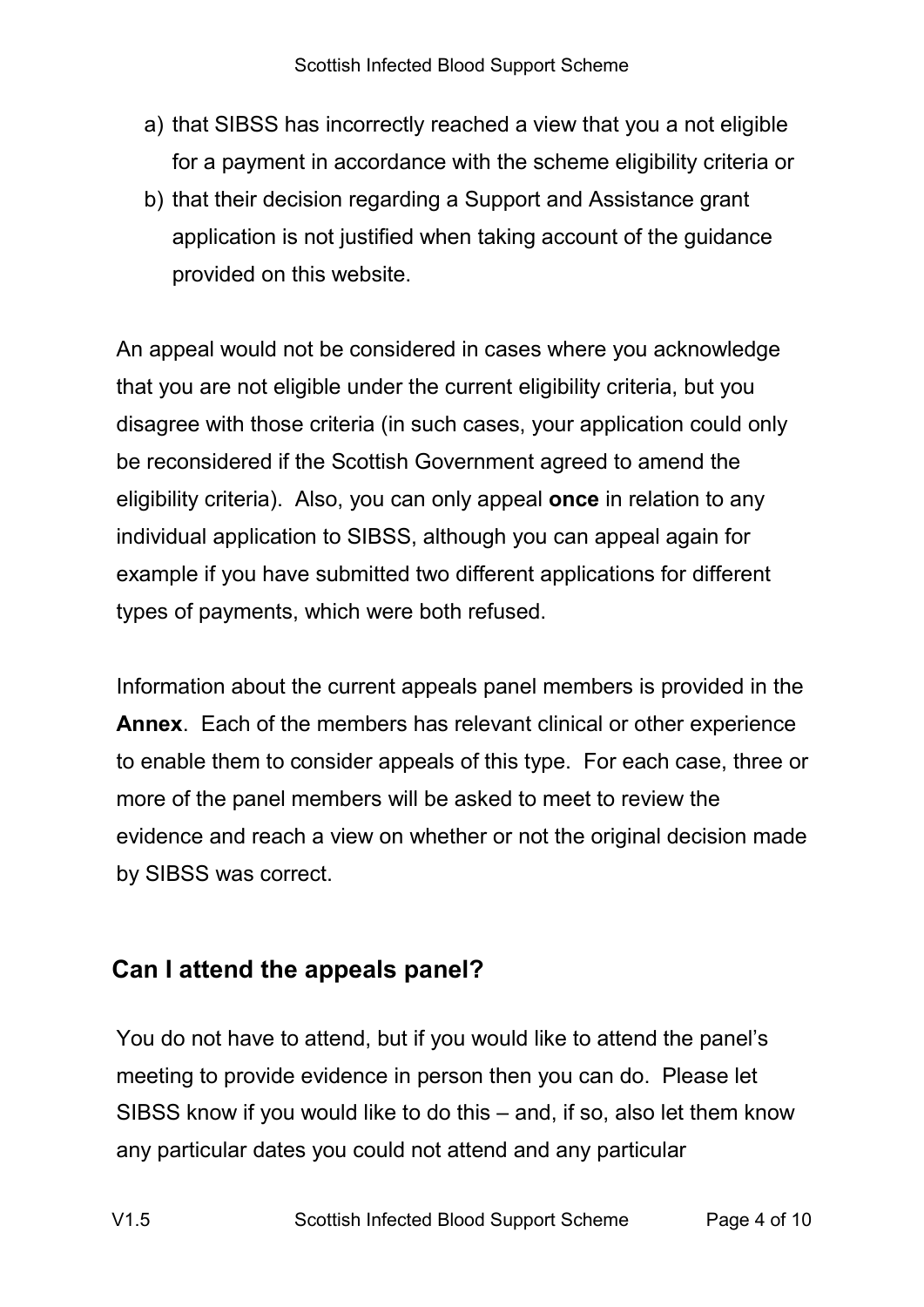requirements you may have, such as due to mobility issues, to ensure they can arrange a suitable venue for the meeting. At the current time, due to COVID-19, appeal panel meetings are being held via secure video call.

If you wish, you can also bring one person with you to the panel's meeting. This could be either a family member, a friend, a carer or someone who works for or with an organisation which supports people affected by infected blood and/or by Hepatitis C or HIV.

At the panel's meeting, you will get an opportunity to make a statement if you wish and the panel members may also ask you some questions. We understand that this can be a stressful and emotive experience for those affected – applicants will always be treated with sensitivity and courtesy by the panel, with the atmosphere as informal as possible. Although you can only bring one representative to attend the panel meeting in person, you can of course ask other people to assist you in preparing your statement. All the information you provide – both in your application and to the panel members – will be treated in confidence.

# **Support**

You have the right to be represented by or accompanied by a family member or friend at the Appeal Panel. The supporter is allowed to address the panel, but not answer questions on your behalf (unless you do not have sufficient capacity to answer questions due to a disability or if you have significant communication difficulties).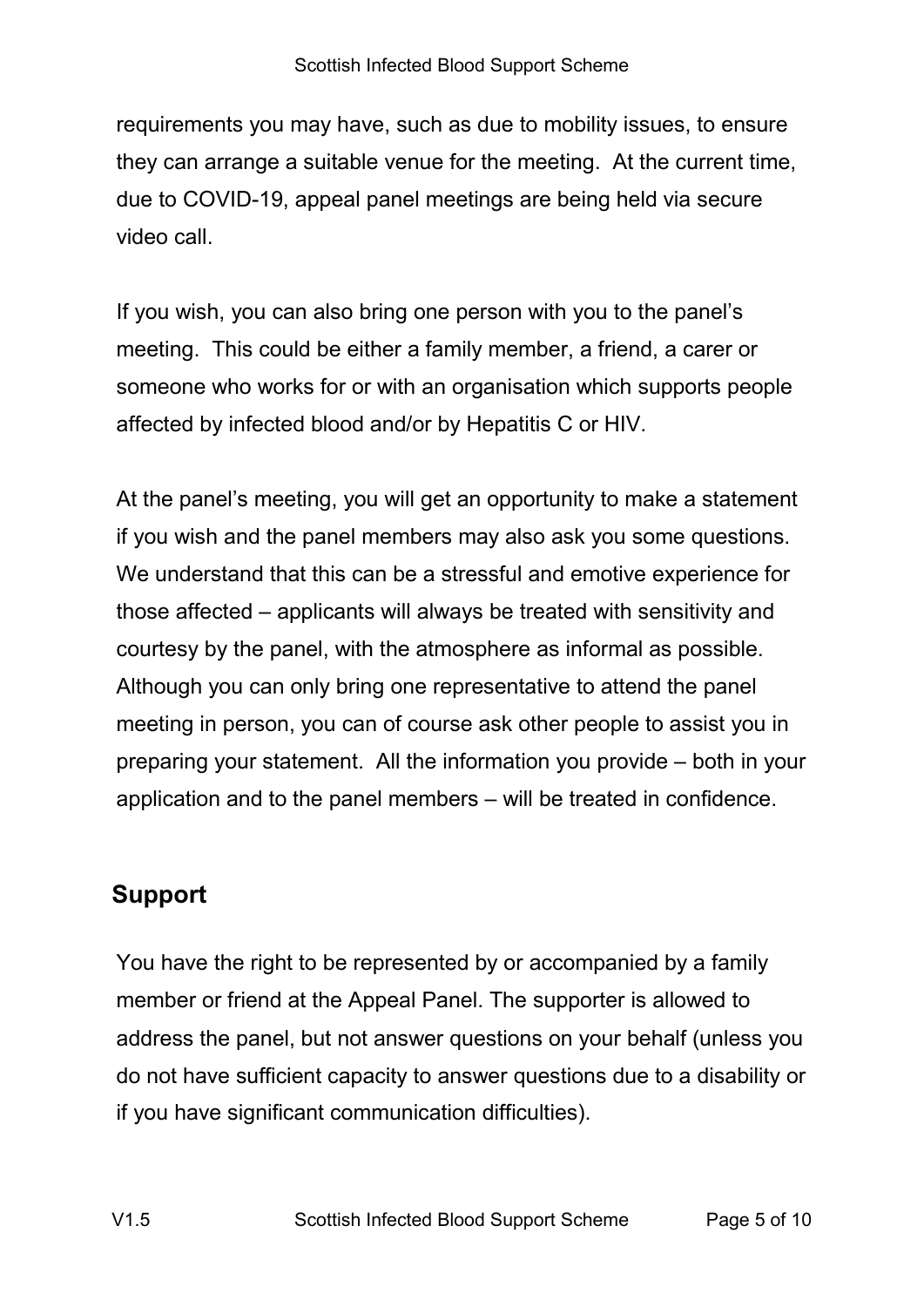If there are witnesses, such as a doctor or other NHS staff member who was present at the time of your treatment with infected blood, they should normally be asked to provide evidence in writing in advance in support of your application. However, where you feel that they may be able to answer some of the panel's questions to support your evidence you may ask for them to answer attend the panel hearing.

An appeal panel hearing will be structured in the following way:

- You/your supporter will present their case, including any evidence, explanation and/or circumstances to be taken into account
- You will call any witness(es) in support of your case, if appropriate
- All parties will question the witness(es)
- The Panel will have the opportunity to question you about your case

# **What happens next?**

Following the panel's meeting, the panel will consider the evidence provided to them and make their decision. Once they have agreed their decision, they will inform SIBSS of this. The panel will write to you as soon as is possible to let you know of the panel's decision and provide you with information on the reasons the panel gave for its decision.

If your appeal was successful, then SIBSS will process your application as soon as possible and arrange for any payments that are due to you. Where your application was for a regular payment (either annual payments or regular income top-up support) then your payments will be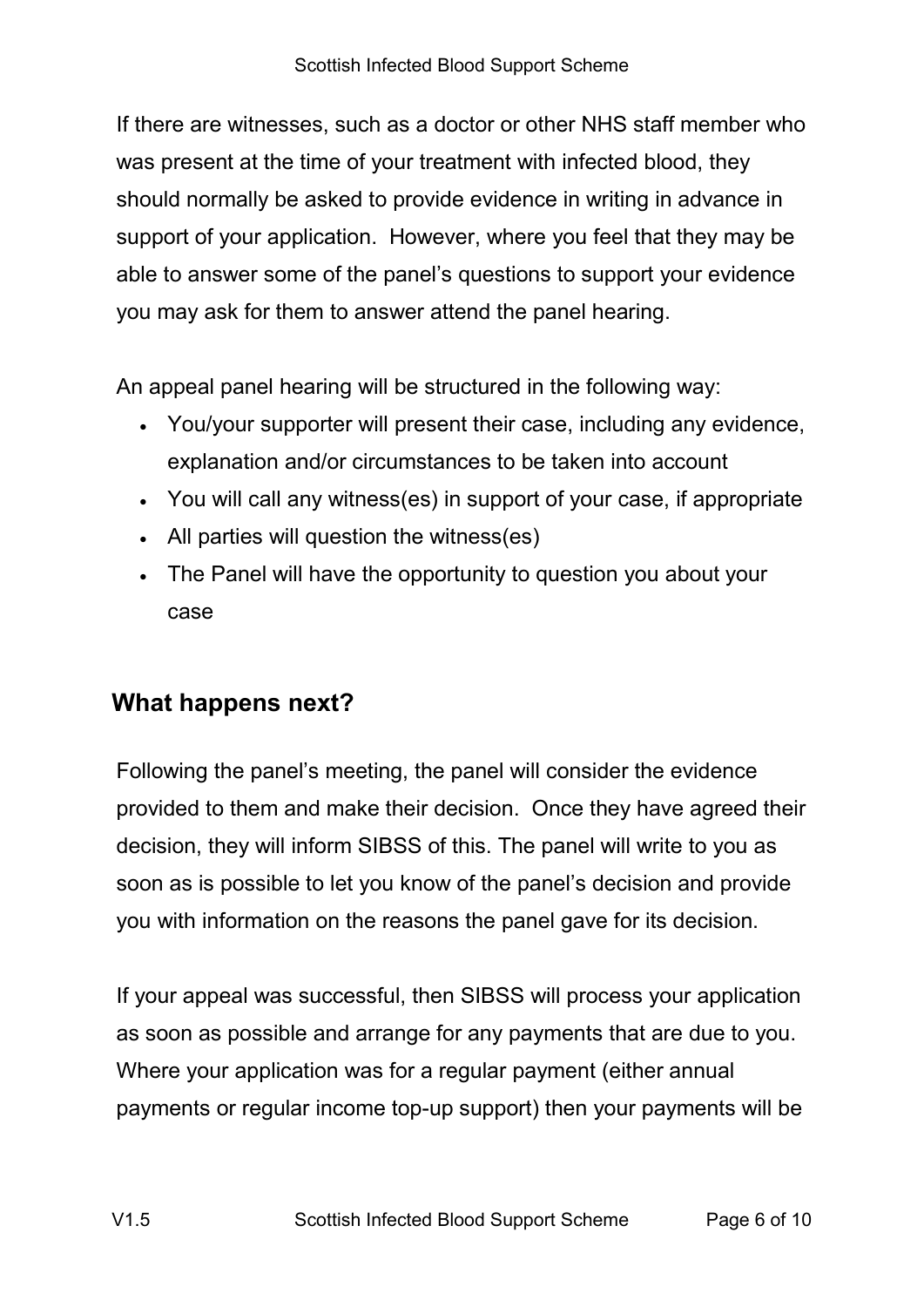backdated to the date when you first submitted your original application to SIBSS.

#### **Contact details**

If you have any queries about this you can call SIBSS on 0131 275 6754 or email  $nss.sibss@nhs.scot$  $nss.sibss@nhs.scot$  There is also further information about the scheme on the [website](https://www.nss.nhs.scot/browse/patient-support-schemes) at https:// www.nss.nhs.scot/browse/patient-support-schemes.

## **ANNEX – Appeals Panel Members**

## **Professor Alison Britton (Chair)**

Professor of Healthcare and Medical Law at Glasgow Caledonian University. She is currently Head of Department and is chair of the Senate Disciplinary Committee for the University.

She specialises in public healthcare, clinical negligence, mental health law and professional ethics. In recent years, her interests have focused upon the practical application and the role of law in matters of public health and policy development.

Professor Britton was appointed legal adviser to the Health Committee of the Scottish Parliament for the Adult Support and Protection (Sc) Act 2007 and Health and Sport Committee on the End of Life Assistance (Scotland) Bill in 2010.

She is the Convener of the Health and Medical Law Reform Sub Committee for the Law Society of Scotland.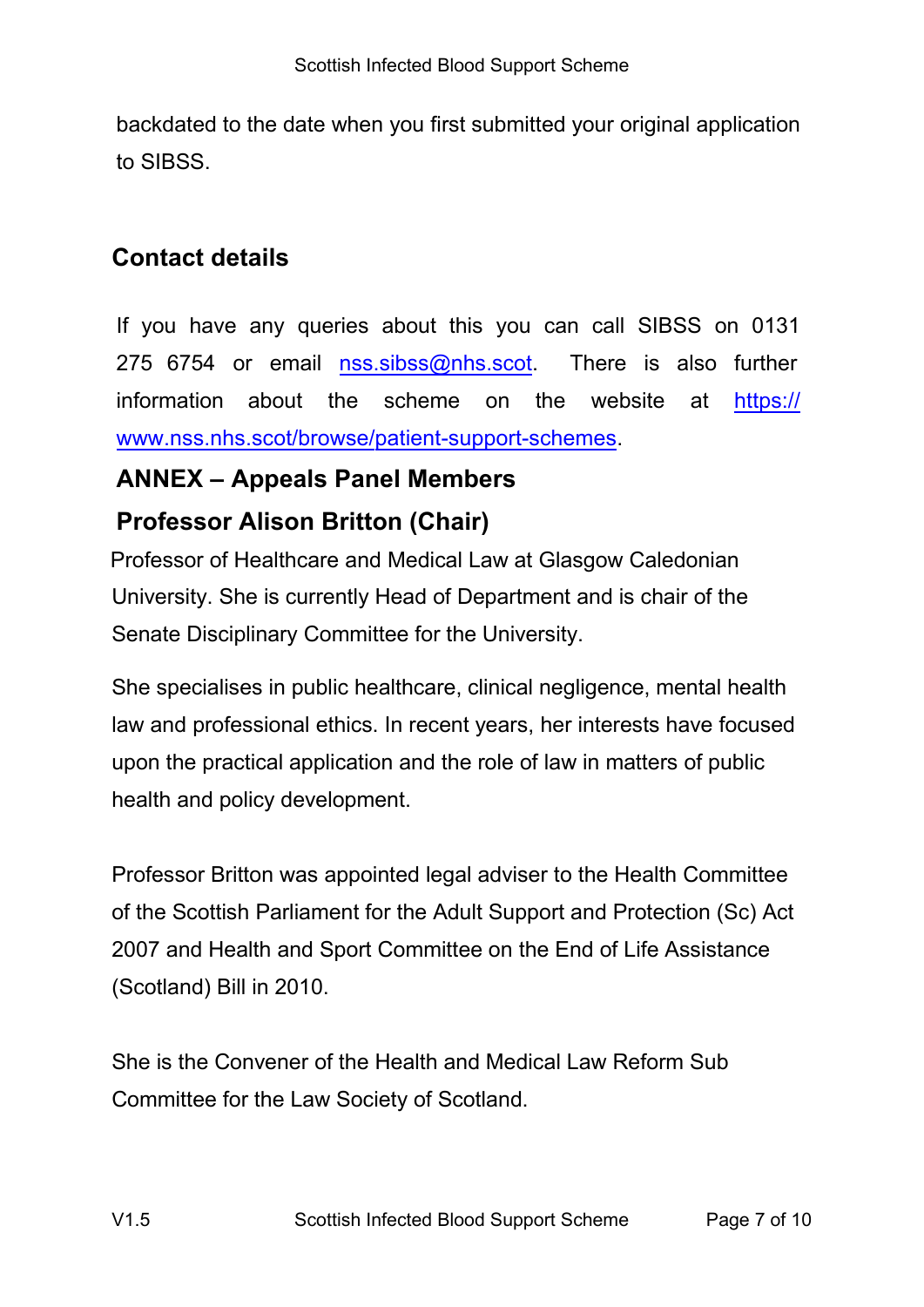In May 2017, She was commissioned by the Scottish Cabinet Secretary for Health and Sport to conduct an investigative review into the process of establishing, managing and supporting Independent Inquiries and Reviews in Scotland (with specific reference to The Scottish Independent Review of transvaginal mesh implants). This Review was published in October 2018.

#### **Professor Peter Mills**

Professor Peter Mills has just retired as Consultant Physician and Hepatologist at the Queen Elizabeth University Hospital, Western Infirmary and Gartnavel General Hospital in Glasgow. He has held this post since 1988 and currently works part-time for NHS Fife.

He is also an Honorary Professor in Medicine at the University of Glasgow. He has been an advisor to the Greater Glasgow and Clyde Health Board, Chair of the Advisory Group in Gastroenterology, President of the Scottish Society of Gastroenterology, Director of Medical Examinations for the Royal College of Physicians and Surgeons of Glasgow and Chair of the Specialty Certificate Examination Board in Gastroenterology.

He also serves on the Appeals Panel for the General Medical Council, Skipton Fund and the Social Security and Child Support Tribunal.

#### **Dr Henry Watson**

Henry Watson Consultant Haematologist Aberdeen Royal Infirmary Haemophilia Centre Director, NHS Grampian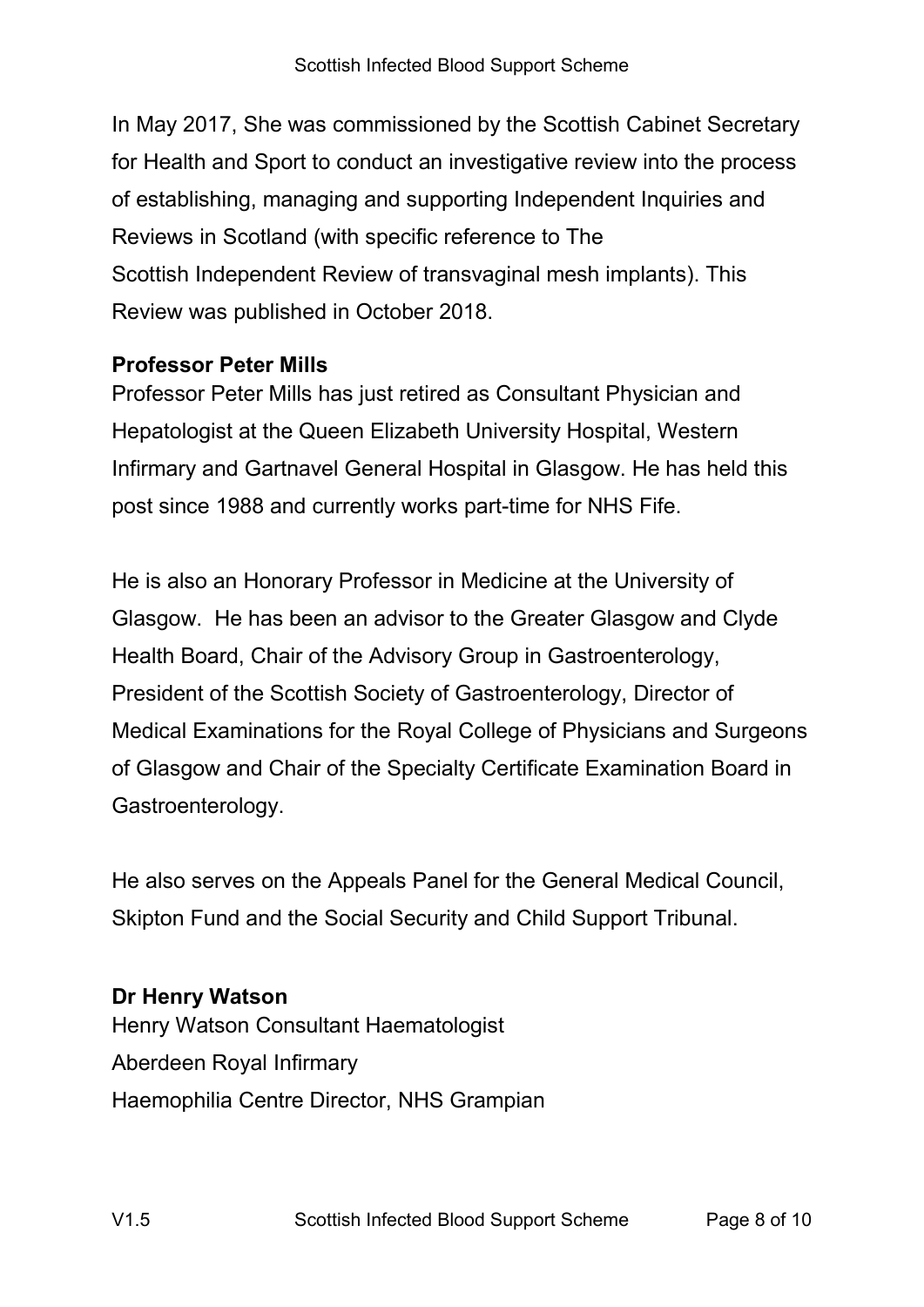Over 25 years of experience dealing with the consequences of transfusion transmitted infection. Previous member of the UKHCDO working group on transfusion transmitted infection, author of guidelines on the management of HCV infection for the UKHCDO and for SIGN. Several publications on transfusion transmitted infection and an MD on hepatitis virus infection in persons with bleeding disorders

#### **Dr Ewen Stewart**

Ewen Stewart is a general practitioner working in Lothian and has had an interest in blood borne viruses since 1989. He has worked for NHS Lothian as Clinical Lead for the Viral Hepatitis Managed Care Network since 2009. He was Chair of the Royal College of General Practitioners' Sex, Drugs and BBV Group and a member of EAGA, the Expert Advisory Group on AIDS for the UK chief medical officers.

Professor Clifford LeenProfessor Clifford Leen is a consultant physician in Infectious Diseases at the Western General Hospital, Edinburgh. He leads a research unit involved in international and national studies on the treatment of HIV, hepatitis C and antimicrobials. He is an investigator with the EuroSIDA Study Group.

He was past Vice Chair of the British HIV Association, and past member of the Expert Advisory Group on AIDS. He gave evidence at the Penrose Enquiry.

#### **Dr Susan Siegel**

(Lay Representative) NHS Public Partner actively participating in strategic inspections, review of Public Health Programmes, Quality of Care consolidation activities , Palliative Care Guidelines , Adverse Event